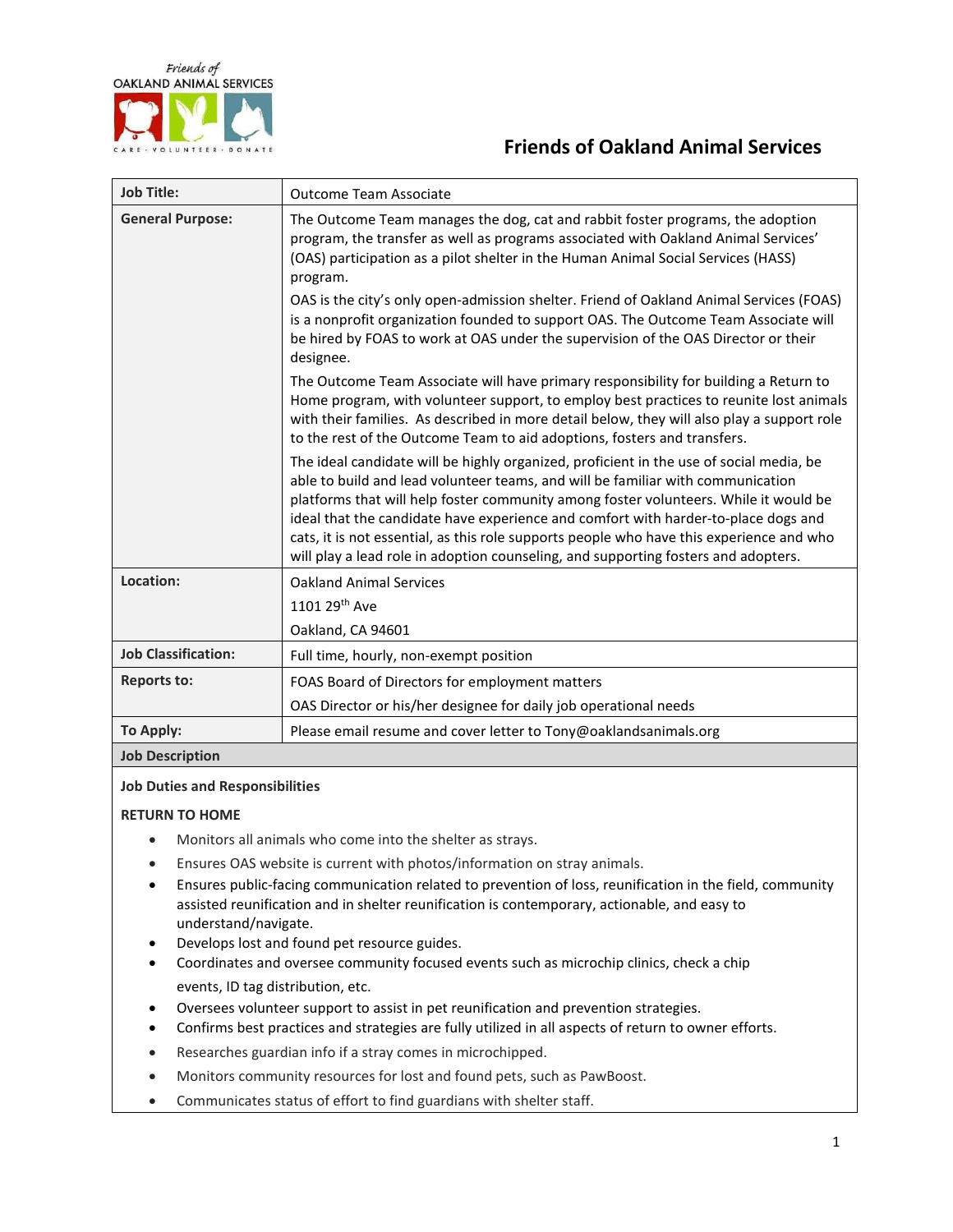

# **Friends of Oakland Animal Services**

- Maintains meticulous records of animal status using the shelter database software.
- Provides regular reports to shelter management and the FOAS board regarding program status, successes and challenges.
- Coordinates volunteers who support efforts to reunite lost pets.

### **OUTCOME TEAM SUPPORT**

- Provides support to the Adoption and Outreach Coordinator, Foster Coordinators and Transfer Coordinator
- Manages incoming adoption inquiries to ensure an appropriate response (but need not play a lead role in adoption counseling or matchmaking)
- Assists with photos, bios and marketing of animals from OAS and its foster program
- Coordinates adoption introductions at OAS
- Provides support to volunteer adoption counselors
- Keeps track of potential adopters so a right fit may be found for a strong adopter, and appropriate advice can be provided to an adopter who needs more support
- Supports growth of the foster team through marketing for new volunteers and community building strategies and communication tools for fosters
- Provides general support to other Outcome Team members (behavior, transfer and foster coordinators) as needed, such as being the on-site contact for fosters or transfer partners when the respective coordinator is unavailable
- Maintains meticulous records of animal care, status and location using the shelter database software
- Performs other duties as assigned

#### **Qualifications and Education Requirements**

- Experience with coordinating teams of either staff or volunteers preferred
- Experience as an adoption counselor and with providing post adoption support preferred
- Familiarity with harder-to-place dogs and cats, as well as general rabbit familiarity preferred
- Familiarity by training or experience with basic animal care such as handling animals, vaccination, deworming, weighing and giving medications
- One year of experience working or volunteering with an animal care, rescue, or shelter with experience in an open admission shelter preferred

#### **Required Knowledge, Skills and Abilities**

- Commitment to the mission, goals and success of Oakland Animal Services
- Knowledge of basic animal health care and safe animal handling practices
- Proficiency with social media
- Strong computer skills, including Microsoft Office and database systems
- Ability to establish and maintain effective and cooperative working relations with the public and other employees
- Flexibility, adaptability, aptitude for effectively prioritizing multiple tasks and a strong work ethic